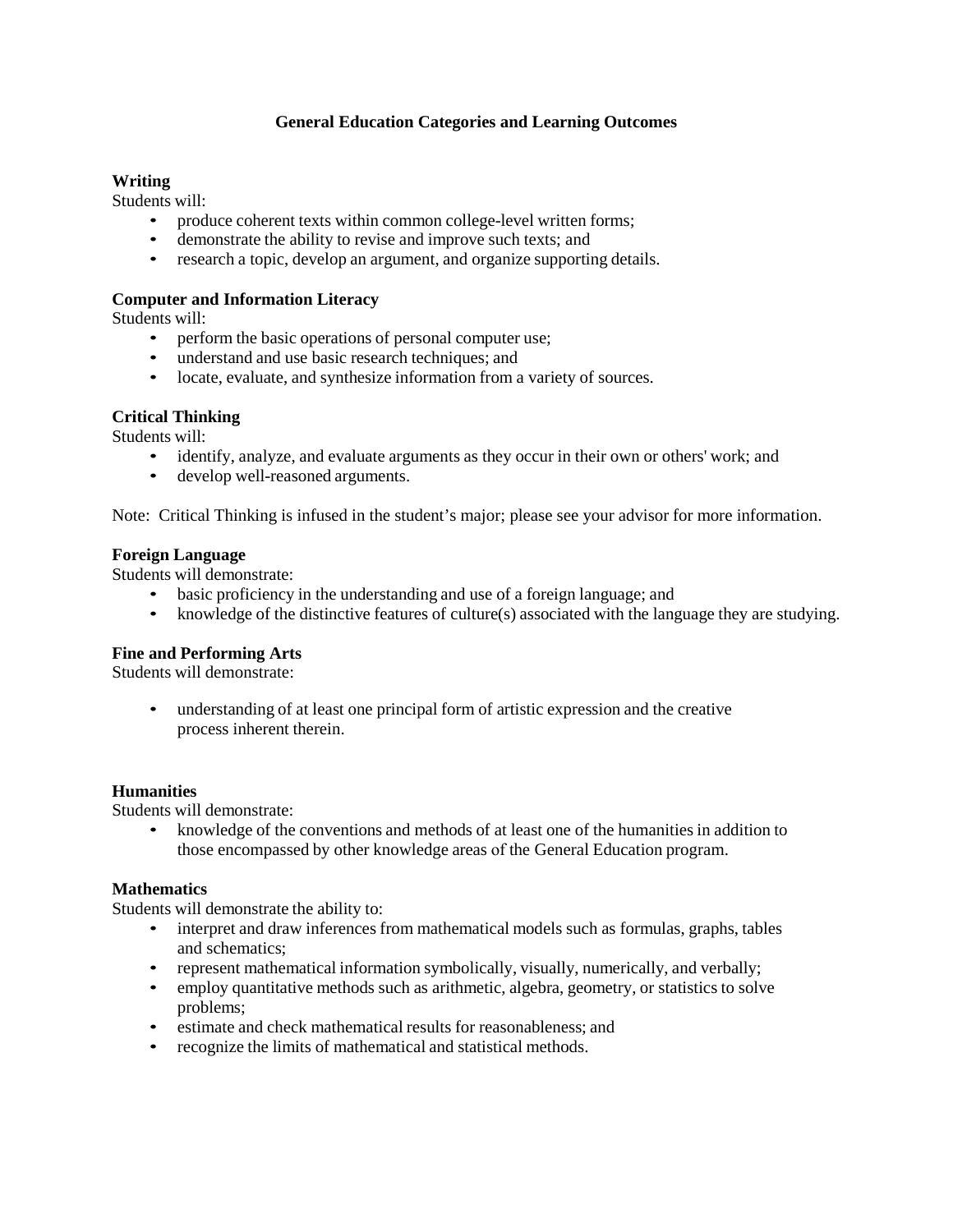### **Natural Sciences**

Students will demonstrate:

- understanding of the methods scientists use to explore natural phenomena, including observation, hypothesis development, measurement and data collection, experimentation, evaluation of evidence, and employment of mathematical analysis; and
- application of scientific data, concepts, and models in one of the natural sciences.

# **Social and Behavioral Sciences**

Students will demonstrate:

- understanding of the methods social scientists use to explore social phenomena, including observation, hypothesis development, measurement and data collection, experimentation, evaluation of evidence, and employment of mathematical and interpretive analysis; and
- knowledge of major concepts, models and issues of at least one discipline in the social sciences.

# **American History**

Students will demonstrate:

- knowledge of a basic narrative of American history: political, economic, social, and cultural, including knowledge of unity and diversity in American society;
- knowledge of common institutions in American society and how they have affected different groups; and
- understanding of America's evolving relationship with the rest of the world.

# **Western Civilization**

Students will:

- demonstrate knowledge of the development of the distinctive features of the history, institutions, economy, society, culture, etc., of Western civilization; and
- relate the development of Western civilization to that of other regions of the world.

# **World Awareness--Fine and Performing Arts**

Students will demonstrate:

- knowledge of either a broad outline of world history; or the distinctive features of the history, institutions, economy, society, culture. etc., of one non-Western civilization.
- understanding of at least one principal form of artistic expression and the creative process inherent therein.

### **World Awareness--Humanities**

Students will demonstrate:

- knowlege of either a broad outline of world history; or the distinctive features of the history, institutions, economy, society, culture, etc., of one non-Western civilization.
- knowledge of the conventions and methods of at least one of the humanities in addition to those encompassed by other knowledge areas in the General Education program